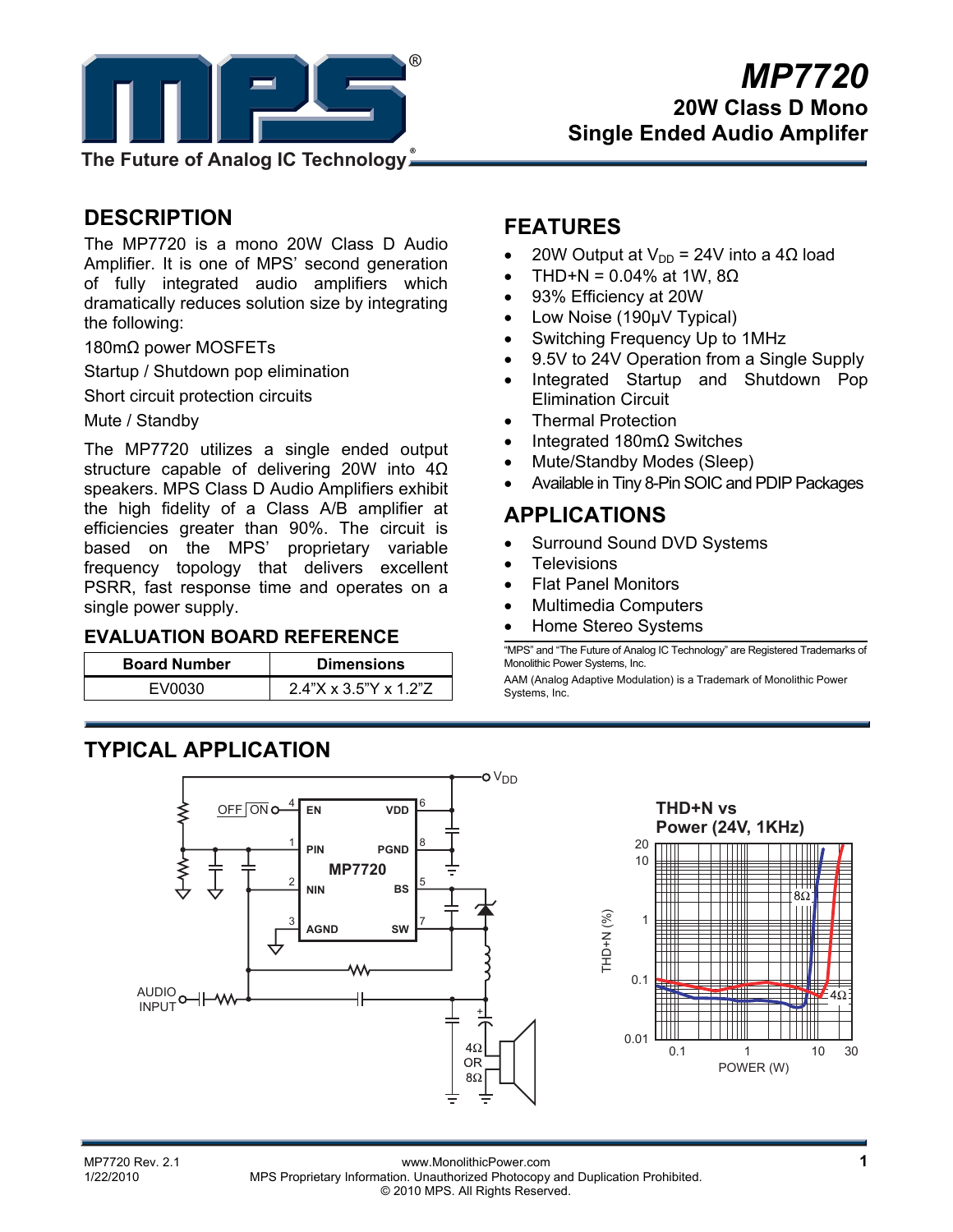

## **PACKAGE REFERENCE**



\* For Tape & Reel, add suffix –Z (eg. MP7720DS–Z) For Lead Free, add suffix –LF (eg. MP7720DS–LF–Z)

# **ABSOLUTE MAXIMUM RATINGS (1)**

| BS Voltage $V_{SW}$ – 0.3V to $V_{SW}$ + 6.5V |  |
|-----------------------------------------------|--|
| Enable Voltage V <sub>EN</sub> -0.3V to +6V   |  |
|                                               |  |
|                                               |  |
| Junction Temperature 150°C                    |  |
|                                               |  |
| Storage Temperature -65°C to +150°C           |  |

# *Recommended Operating Conditions* **(2)**

Supply Voltage VDD.......................... 9.5V to 24V Operating Temperature  $T_A$ .........–40°C to +85°C

| Thermal Resistance $^{(3)}$ $\theta_{JA}$ $\theta_{JC}$ |  |  |
|---------------------------------------------------------|--|--|
|                                                         |  |  |
|                                                         |  |  |

#### **Notes:**

1) Exceeding these ratings may damage the device.

2) The device is not guaranteed to function outside of its operating conditions.

3) Measured on approximately 1" square of 1 oz copper.

# **ELECTRICAL CHARACTERISTICS**

 $V_{DD}$  = 24V,  $V_{EN}$  = 5V,  $T_A$  = +25°C, unless otherwise noted.

| <b>Parameters</b>                           | <b>Condition</b><br>Symbol<br>Min |                                         |     | <b>Typ</b>         | <b>Max</b>     | <b>Units</b> |
|---------------------------------------------|-----------------------------------|-----------------------------------------|-----|--------------------|----------------|--------------|
| <b>Supply Current</b>                       |                                   |                                         |     |                    |                |              |
| <b>Standby Current</b>                      |                                   | $V_{EN} = 0V$                           |     | 1                  | 5              | μA           |
| <b>Quiescent Current</b>                    |                                   |                                         |     | 1.5                | 3.0            | mA           |
| <b>Output Drivers</b>                       |                                   |                                         |     |                    |                |              |
| SW On Resistance                            |                                   | Sourcing and Sinking                    |     | 0.18               |                | Ω            |
| <b>Short Circuit Current</b>                |                                   | Sourcing and Sinking                    |     | 5.0                |                | A            |
| <b>Inputs</b>                               |                                   |                                         |     |                    |                |              |
| PIN, NIN Input Common Mode<br>Voltage Range |                                   |                                         | 0   | $\frac{V_{DD}}{2}$ | $V_{DD} - 1.5$ | V            |
| PIN, NIN Input Current                      |                                   | $V_{\text{PIN}} = V_{\text{NIN}} = 12V$ |     | 1                  | 5              | μA           |
| EN Enable Threshold Voltage                 |                                   | $V_{EN}$ Rising                         |     | 1.4                | 2.0            | V            |
|                                             |                                   | $V_{EN}$ Falling                        | 0.4 | 1.2                |                | $\vee$       |
| <b>EN Enable Input Current</b>              |                                   | $V_{EN}$ = 5V                           |     | 1                  |                | μA           |
| <b>Thermal Shutdown</b>                     |                                   |                                         |     |                    |                |              |
| Thermal Shutdown Trip Point                 |                                   | $T_{J}$ Rising                          |     | 150                |                | $^{\circ}C$  |
| <b>Thermal Shutdown Hysteresis</b>          |                                   |                                         |     | 30                 |                | $^{\circ}C$  |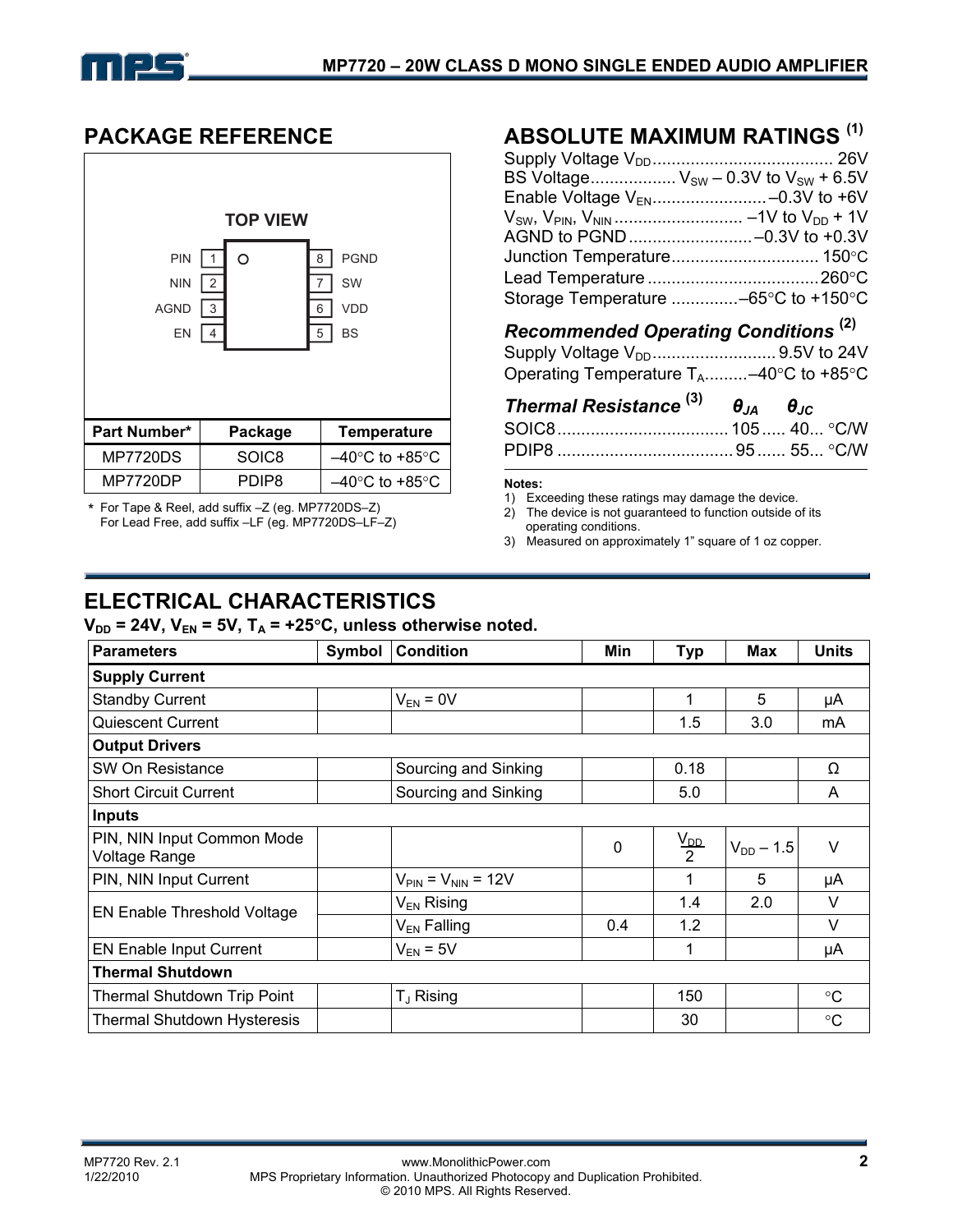

## **OPERATING SPECIFICATIONS**

Circuit of Figure 1,  $V_{DD}$  = 24V,  $V_{EN}$  = 5V,  $T_A$  = +25°C, unless otherwise noted.

| <b>Parameters</b>        | Symbol | <b>Condition</b>                             | Min | <b>Typ</b> | <b>Max</b> | <b>Units</b> |
|--------------------------|--------|----------------------------------------------|-----|------------|------------|--------------|
| <b>Standby Current</b>   |        | $V_{EN} = 0V$                                |     | 130        |            | μA           |
| <b>Quiescent Current</b> |        |                                              |     | 13         |            | mA           |
| Power Output             |        | $f = 1KHz$ , THD+N = 10%,<br>$4\Omega$ Load  |     | 20         |            | W            |
|                          |        | $f = 1KHz$ , THD+N = 10%,<br>8Ω Load         |     | 10         |            | W            |
| THD+ Noise               |        | $P_{OUT}$ = 1W, f = 1KHz, 4 $\Omega$<br>Load |     | 0.08       |            | $\%$         |
|                          |        | $P_{OUT}$ = 1W, f = 1KHz, 8 $\Omega$<br>Load |     | 0.04       |            | $\%$         |
| Efficiency               |        | f = 1KHz, $P_{OUT}$ = 1W, 4 $\Omega$<br>Load |     | 90         |            | $\%$         |
|                          |        | f = 1KHz, $P_{OUT}$ = 1W, 8 $\Omega$<br>Load |     | 95         |            | $\%$         |
| Maximum Power Bandwidth  |        |                                              |     | 20         |            | <b>KHz</b>   |
| Dynamic Range            |        |                                              |     | 93         |            | dB           |
| Noise Floor              |        | A-Weighted                                   | 190 |            |            | μV           |
| Power Supply Rejection   |        | $f = 1KHz$                                   |     | 60         |            | dB           |

## **PIN FUNCTIONS**

| Pin# | <b>Name</b> | <b>Description</b>                                                                                                                                                                                                                                                                 |
|------|-------------|------------------------------------------------------------------------------------------------------------------------------------------------------------------------------------------------------------------------------------------------------------------------------------|
| 1    | <b>PIN</b>  | Amplifier Positive Input. PIN is the positive side of the differential input to the amplifier. Use a<br>resistive voltage divider to set the voltage at PIN to $V_{DD}/2$ . See Figure 1.                                                                                          |
| 2    | <b>NIN</b>  | Amplifier Negative Input. NIN is the negative side of the differential input to the amplifier. Drive<br>the input signal and close the feedback loop at NIN. See Figure 1.                                                                                                         |
| 3    | <b>AGND</b> | Analog Ground. Connect AGND to PGND at a single point.                                                                                                                                                                                                                             |
| 4    | EN.         | Enable Input. Drive EN high to turn on the amplifier, low to turn it off.                                                                                                                                                                                                          |
| 5    | <b>BS</b>   | High-Side MOSFET Bootstrap Input. A capacitor from BS to SW supplies the gate drive<br>current to the internal high-side MOSFET. Connect a 0.1µF capacitor from SW to BS. Place a<br>6.2V zener diode from BS to SW to prevent overstressing of the internal circuitry.            |
| 6    | VDD.        | Power Supply Input. VDD is the drain of the high-side MOSFET switch, and supplies the<br>power to the output stage and the MP7720 internal control circuitry. In addition to the main<br>bulk capacitor, bypass VDD to PGND with a 1µF X7R capacitor placed close to pins 6 and 8. |
| 7    | <b>SW</b>   | Switched Power Output. SW is the output of the MP7720. Connect the LC filter between SW<br>and the output coupling capacitor. See Figure 1.                                                                                                                                        |
| 8    | <b>PGND</b> | Power Ground. Connect PGND to AGND at a single point.                                                                                                                                                                                                                              |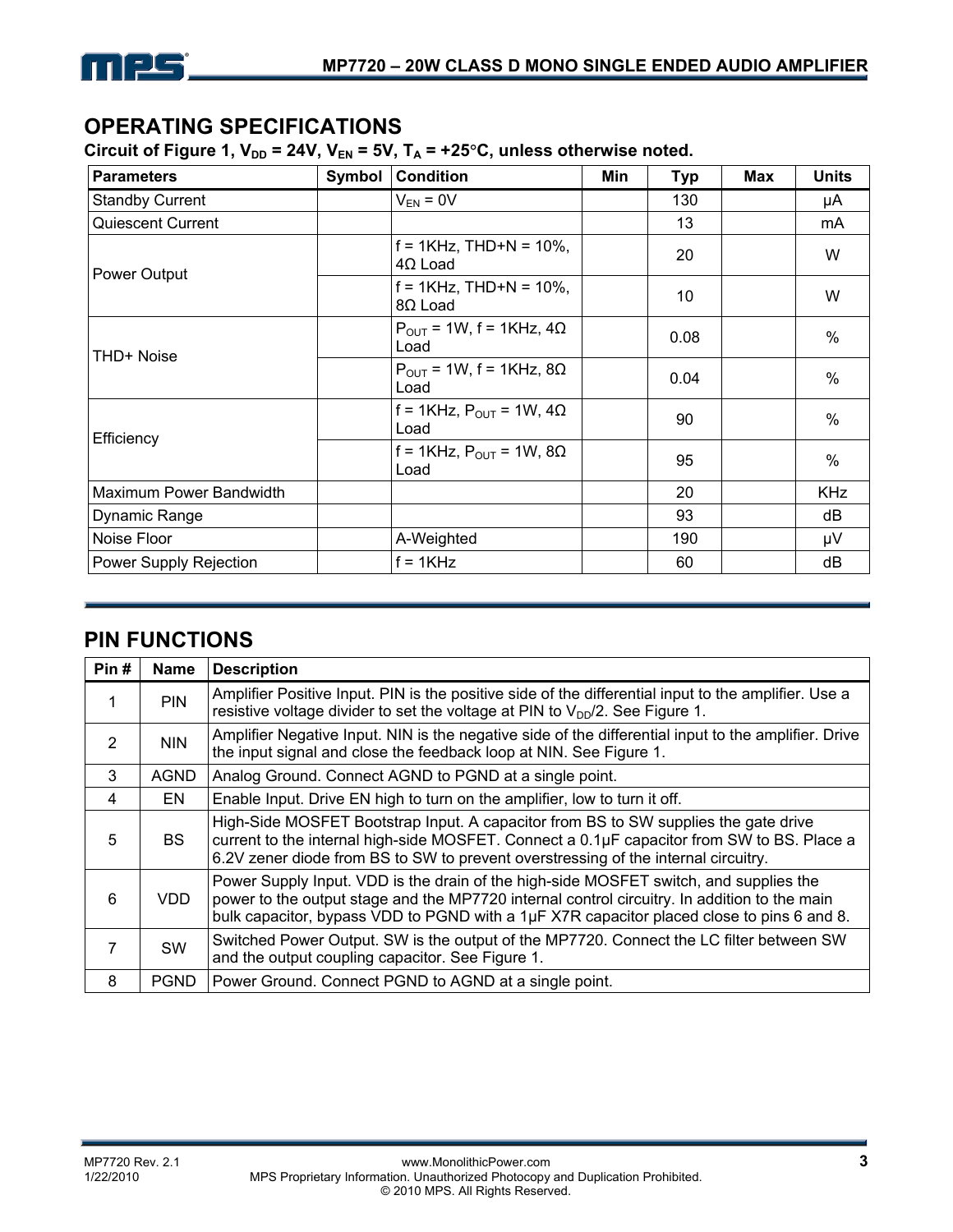## **TYPICAL PERFORMANCE CHARACTERISTICS**



MP7720 Rev. 2.1 **4**<br>1/22/2010 MPS Proprietary Information Unauthorized Photocopy and Duplication Prohibited MPS Proprietary Information. Unauthorized Photocopy and Duplication Prohibited. © 2010 MPS. All Rights Reserved.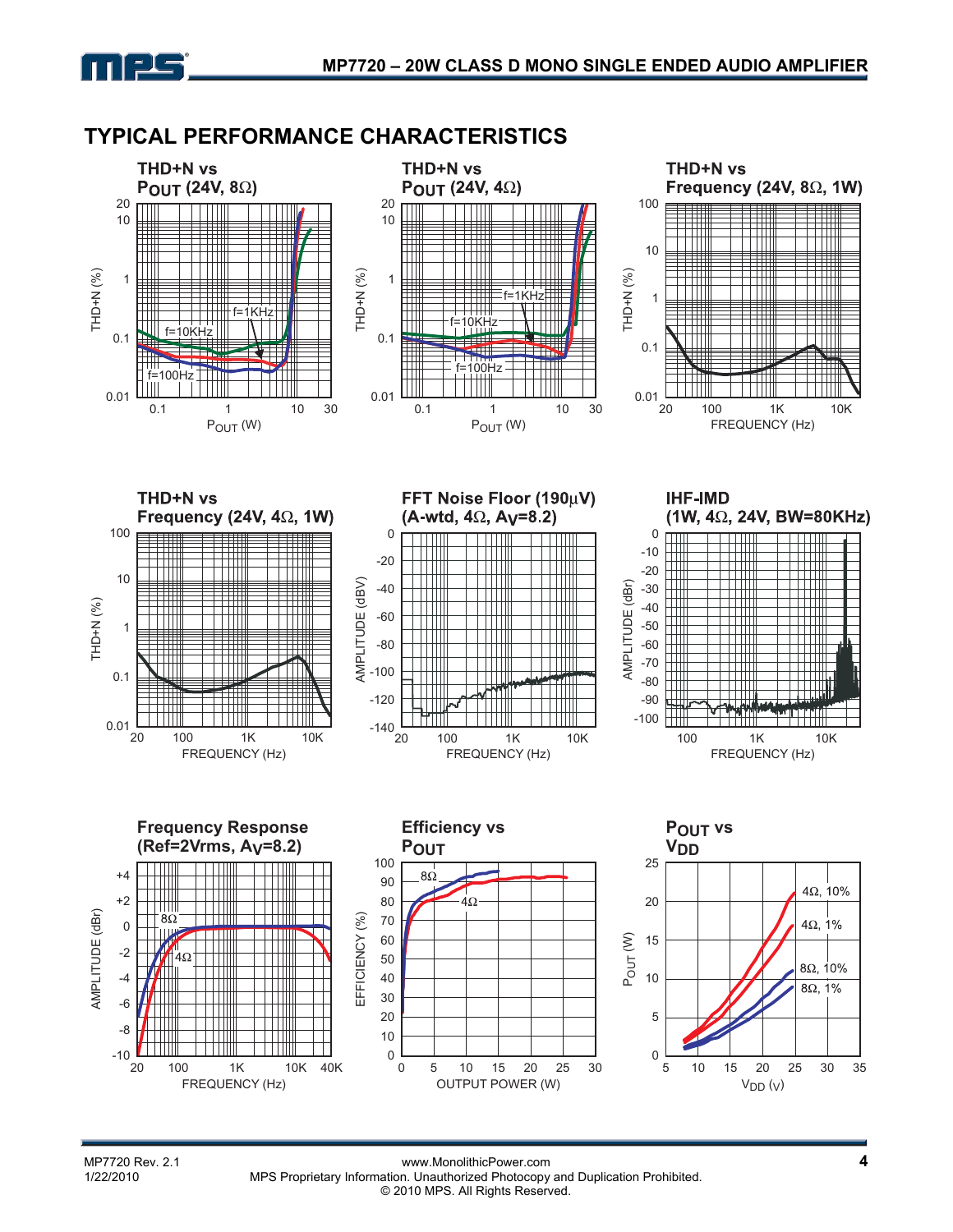

# **OPERATION**

The MP7720 is a single-ended Class D audio amplifier. It uses the Monolithic Power Systems patented Analog Adaptive Modulation<sup>IM</sup> to convert the audio input signal into pulses. These pulses drive an internal high-current output stage and, when filtered through an external inductor-capacitor filter, reproduce the input signal across the load. Because of the switching Class D output stage, power dissipation in the amplifier is drastically reduced when compared to Class A, B or A/B amplifiers while maintaining high fidelity and low distortion.

The amplifier uses a differential input to the modulator. PIN is the positive input and NIN is the negative input. The common mode voltage of the input is set to half the DC power supply input voltage  $(V_{DD}/2)$  through the resistive voltage divider formed by R2 and R3. The input capacitor C1 couples the AC signal at the input.

The amplifier voltage gain is set by the combination of R1 and R4 and is calculated by the equation:

$$
AV = \frac{-R4}{R1}
$$

The output driver stage uses two 180mΩ N-Channel MOSFETs to deliver the pulses to the LC output filter which in turn drives the load. To fully enhance the high-side MOSFET, the gate is driven to a voltage higher than the source by the bootstrap capacitor between SW and BS. While the output is driven low, the bootstrap capacitor is charged from  $V_{DD}$  through an internal circuit on the MP7720. The gate of the high-side MOSFET is driven high from the voltage at BS, forcing the MOSFET gate to a voltage higher than  $V_{DD}$  and allowing the MOSFET to fully turn on, reducing power loss in the amplifier.

#### **Pop Elimination**

The capacitor C9 passes only AC currents to the load. To insure that the amplifier passes low frequency signals, the time constant of  $C9*R<sub>LOAD</sub>$  needs to be long. However, when EN is asserted, the capacitor charges over a long period and in a normal amplifier can result in a turn on and/or turn off "pop." The MP7720 includes integrated circuitry that eliminates the turn on and turn off pop associated with the charging of the AC coupling capacitor.

## **Short Circuit/Overload Protection**

The MP7720 has internal overload and short circuit protection. The currents in both the highside and low-side MOSFETs are measured and if the current exceeds the 5.0A short circuit current limit, both MOSFETs are turned off. The MP7720 then restarts with the same power up sequence that is used for normal starting to prevent a pop from occurring after a short circuit condition is removed.

#### **Mute/Enable Function**

The MP7720 EN input is an active high enable control. To enable the MP7720, drive EN with a 2.0V or greater voltage. To disable the amplifier, drive it below 0.4V. While the MP7720 is disabled, the VDD operating current is less than 5µA and the output driver MOSFETs are turned off. The MP7720 requires approximately 500ms from the time that EN is asserted (driven high) to when the amplifier begins normal operation.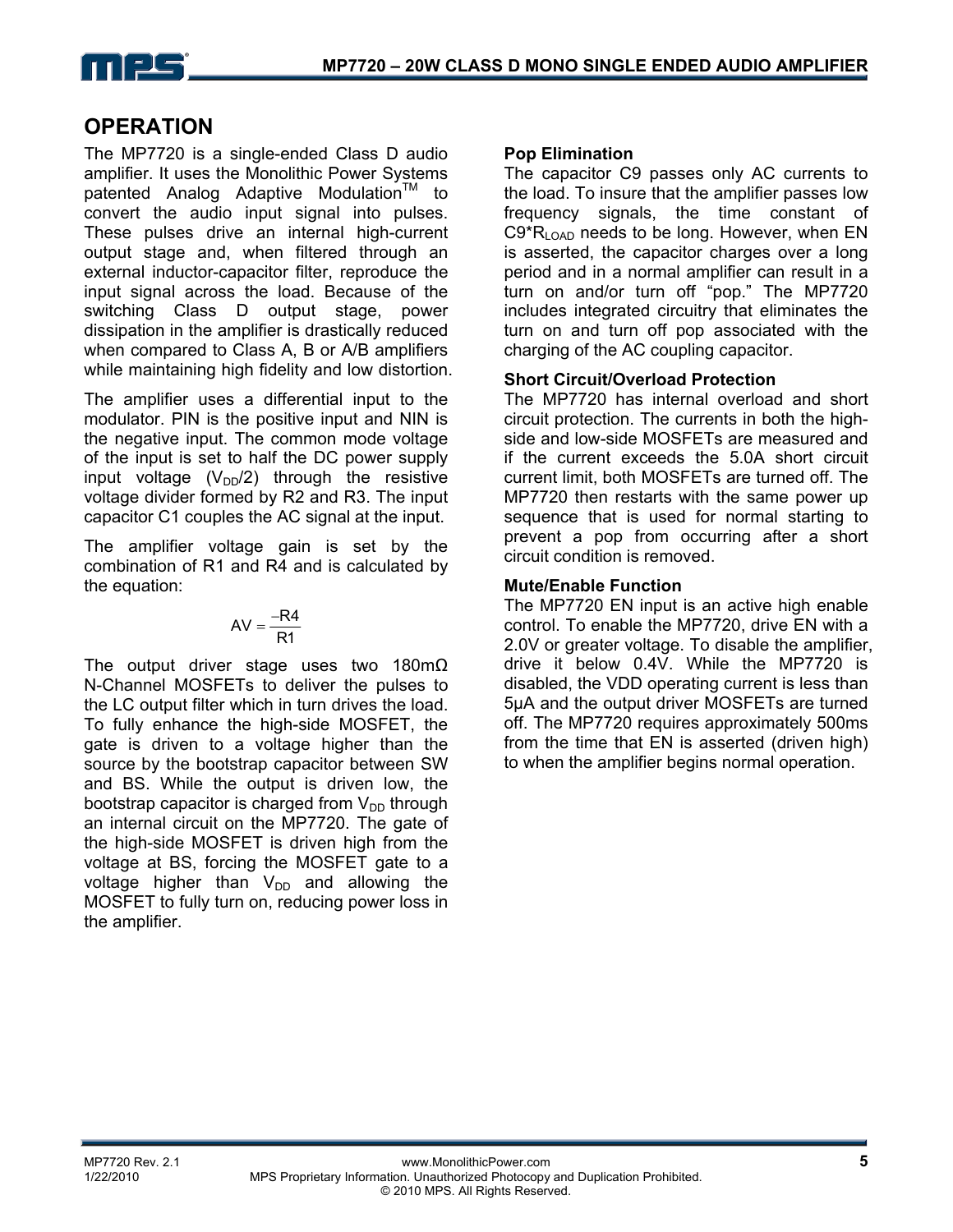## **APPLICATION INFORMATION COMPONENT SELECTION**

The MP7720 uses a minimum number of external components to complete a Class D audio amplifier. The circuit of Figure 1 is optimized for a 24V power supply and a 1.5V RMS maximum input signal. This circuit should be suitable for most applications. However, if this circuit is not suitable, use the following sections to determine how to customize the amplifier for a particular application.

#### **Setting the Voltage Gain**

The maximum output voltage swing is limited by the power supply. To achieve the maximum power out of the MP7720 amplifier, set the gain such that the maximum input signal results in the maximum output voltage swing.

The maximum output voltage swing is  $\pm V_{DD}/2$ . For a given input signal voltage, where  $V_{IN}(pk)$ is the peak input voltage, the maximum voltage gain is:

$$
A_V(MAX) = \frac{V_{DD}}{2 \times V_{IN}(pk)}
$$

This voltage gain setting results in the peak output voltage approaching it's maximum for the maximum input signal. In some cases the amplifier is allowed to overdrive slightly, allowing the THD to increase at high power levels, and so a higher gain than  $A_V$  (max) is required.

## **Setting the Switching Frequency**

The idle switching frequency is a function of  $V_{DD}$ , the capacitor C3 and the feedback resistor R4. Lower switching frequencies result in more inductor ripple, causing more quiescent output voltage ripple and increasing the output noise and distortion. Higher switching frequencies result in more power loss. The optimum quiescent switching frequency is approximately 600KHz to 700KHz. Refer to the Operating Specifications for recommended values.

| Gain<br>(V/V) | Gain<br>(dB) | R4<br>$(k\Omega)$ | R1<br>$(k\Omega)$ | $C_3$ | F <sub>sw</sub> | <b>V</b> <sub>DD</sub><br>(V) |
|---------------|--------------|-------------------|-------------------|-------|-----------------|-------------------------------|
| 3.9           | 11.8         | 39                | 10                | 6.8nF | 660KHz          | 12                            |
| 8.2           | 18.3         | 82                | 10                | 3.3nF | 660KHz          | 12                            |
| 8.3           | 18.4         | 39                | 4.7               | 6.8nF | 660KHz          | 12                            |
| 12.0          | 21.6         | 120               | 10                | 2.2nF | 610KHz          | 12                            |
| 17.4          | 24.8         | 82                | 4.7               | 3.3nF | 660KHz          | 12                            |
| 25.5          | 28.1         | 120               | 4.7               | 2.2nF | 610KHz          | 12                            |
| 5.6           | 15.0         | 56                | 10                | 8.2nF | 670KHz          | 24                            |
| 8.2           | 18.3         | 82                | 10                | 5.6nF | 720KHz          | 24                            |
| 11.9          | 21.5         | 56                | 4.7               | 8.2nF | 670KHz          | 24                            |
| 12.0          | 21.6         | 120               | 10                | 4.7nF | 620KHz          | 24                            |
| 17.4          | 24.8         | 82                | 4.7               | 5.6nF | 720KHz          | 24                            |
| 25.5          | 28.1         | 120               | 4.7               | 4.7nF | 620KHz          | 24                            |
| 33.0          | 30.4         | 330               | 10                | 1.8nF | 700KHz          | 24                            |

#### **Table 1—Switching Frequency vs. Integrating Capacitor and Feedback Resistor (see Figure 1)**

## **Choosing the LC Filter**

The Inductor-Capacitor (LC) filter converts the pulse train at SW to the output voltage that drives the speaker. Typical values for the LC filter are shown in Figure 1, 10µH inductor and 0.47µF capacitor.

The characteristic frequency of the LC filter needs to be high enough to allow high frequency audio to the output, yet needs to be low enough to filter out high frequency products of the pulses from SW. The characteristic frequency of the LC filter is:

$$
f_0=\frac{1}{2\pi (LC)^{\frac{1}{2}}}
$$

The voltage ripple at the output is approximated by the equation:

$$
V_{\text{RIPPLE}} \cong V_{DD} \times \left(\frac{f_0}{f_{SW}}\right)
$$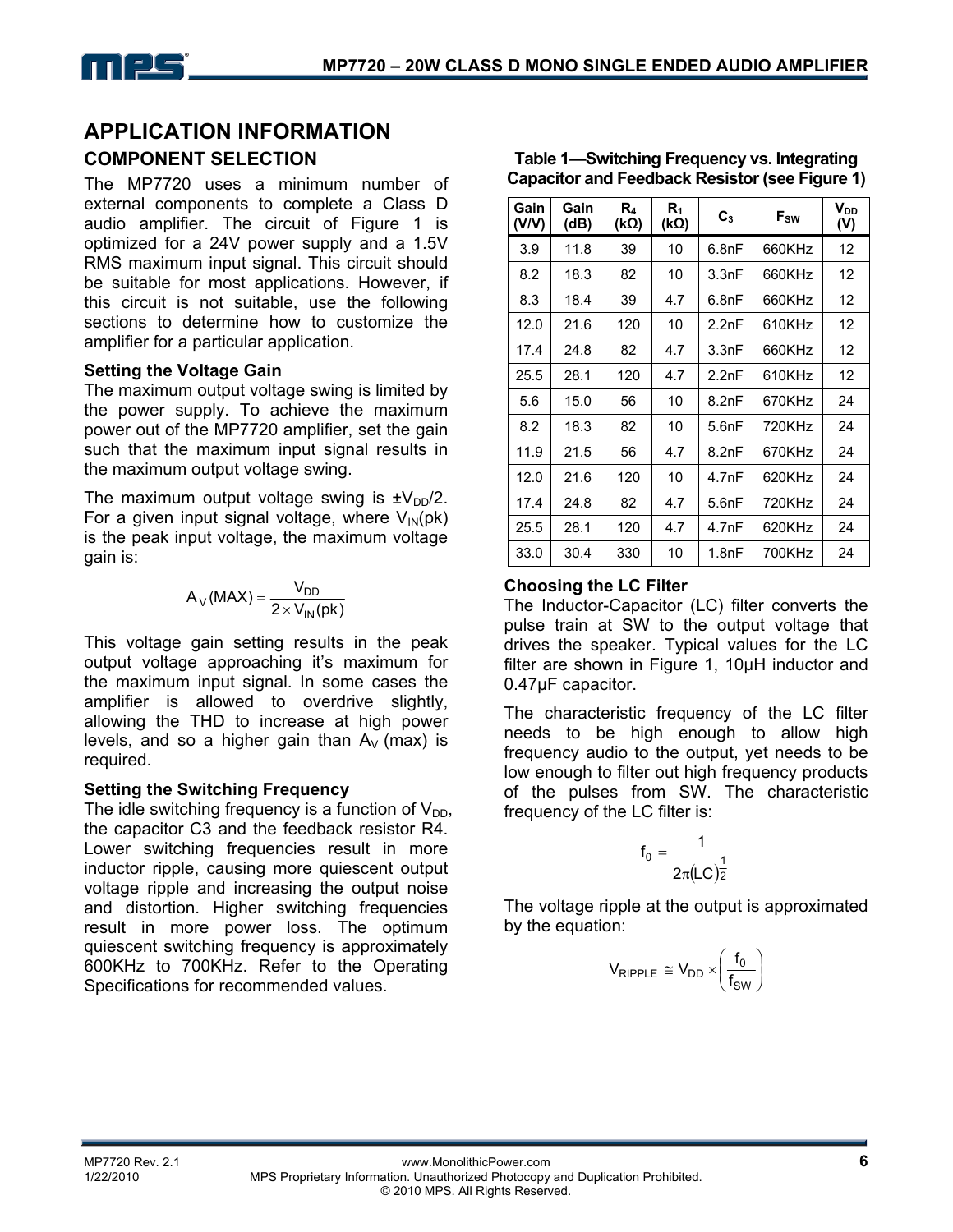

The quality factor (Q) of the LC filter is important. If this is too low, output noise will increase, if this is too high, then peaking may occur at high signal frequencies reducing the passband flatness. The circuit Q is set by the load resistance (speaker resistance, typically  $4\Omega$  or 8Ω). The Q is calculated as:

$$
Q = \omega_0 \times \frac{L}{R} = 2\pi \times f_0 \times \frac{L}{R}
$$

 $\omega_0$  is the characteristic frequency in radians per second and  $f_0$  is in Hz. Use an LC filter with Q between 0.7 and 1.

The actual output ripple and noise is greatly affected by the type of inductor and capacitor used in the LC filter. Use a film capacitor and an inductor with sufficient power handling capability to supply the output current to the load. The inductor should exhibit soft saturation characteristics. If the inductor exhibits hard saturation, it should operate well below the saturation current. Gapped ferrite, MPP, Powdered Iron, or similar type toroidal cores are recommended. If open or shielded bobbin ferrite cores are used for multi-channel designs, make sure that the start windings of each inductor line up (all starts going toward SW pin, or all starts going toward the output) to prevent crosstalk or other channel-to-channel interference.

#### **Output Coupling Capacitor**

The output AC coupling capacitor C9 serves to block DC voltages and thus passes only the amplified AC signal from the LC filter to the load. The combination of the coupling capacitor, C9 and the load resistance results in a first-order high-pass filter. The value of C9 should be selected such that the required minimum frequency is still allowed to pass. The output corner frequency (-3dB point),  $f_{\text{OUT}}$ , can be calculated as:

$$
f_{OUT} = \frac{1}{2 \times \pi \times R_{LOAD} \times C9}
$$

Set the output corner frequency  $(f_{OUT})$  at or below the minimum required frequency.

The output coupling capacitor carries the full load current, so a capacitor should be chosen such that its ripple current rating is greater than the maximum load current. Low ESR aluminum electrolytic capacitors are recommended.

#### **Input Coupling Capacitor**

The input coupling capacitor C1 is used to pass only the AC signal at the input. In a typical system application, the source input signal is typically centered around the circuit ground, while the MP7720 input is at half the power supply voltage  $(V_{DD}/2)$ . The input coupling capacitor transmits the AC signal from the source to the MP7720 while blocking the DC voltage. Choose an input coupling capacitor such that the corner frequency  $(f_{IN})$  is less than the passband frequency. The corner frequency is calculated as:

$$
f_{IN}=\frac{1}{2\times\pi\times R1\times C1}
$$

#### **Power Source**

For maximum output power, the amplifier circuit requires a regulated external power source to supply the power to the amplifier. The higher the power supply voltage, the more power can be delivered to a given load resistance, however if the power source voltage exceeds the maximum operating voltage of 24V, the MP7720 may sustain damage. The power supply rejection of the MP7720 is excellent (typically 60dB), however noise at the power supply can get to the output, so care must be taken to minimize power supply noise within the pass-band frequencies. Bypass the power supply with a large capacitor (typically aluminum electrolytic) along with a smaller 1µF ceramic capacitor at the MP7720  $V_{DD}$  supply pins.

#### **Circuit Layout**

The circuit layout is critical for optimum performance and low output distortion and noise. Place the following components as close to the MP7720 as possible:

#### Power Supply Bypass, C5

C5 carries the transient current for the switching input stage. To prevent overstressing of the MP7720 and excessive noise at the output, place the power supply bypass capacitor as close to pins 6 (VDD) and 8 (PGND) as possible.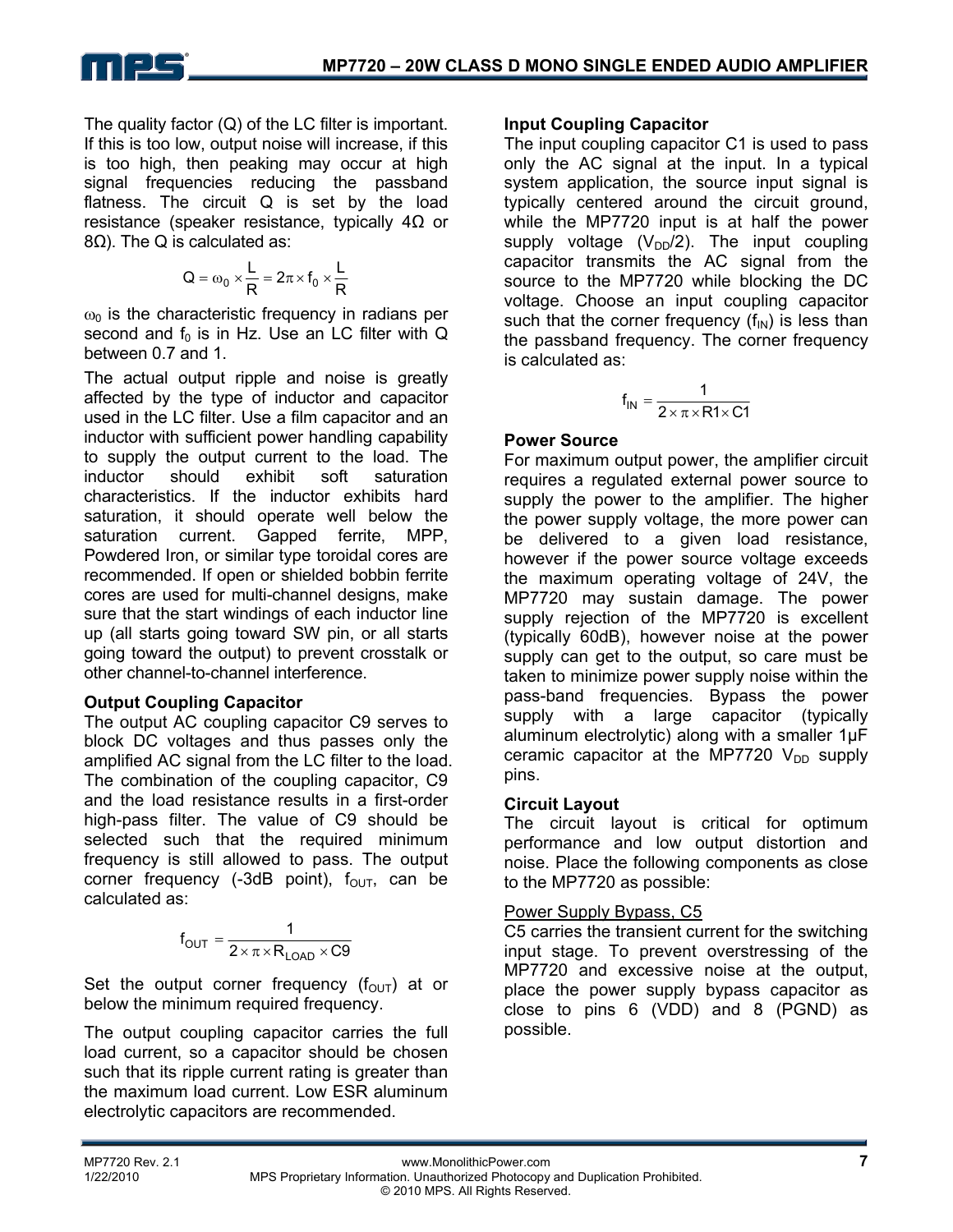

## Output Catch Diode, D1

D1 carries the current over the dead-time while both MOSFET switches are off. Place D1 between pins 7 (SW) and 8 (PGND) to prevent the voltage at SW from swinging excessively below ground.

#### Input Modulator Capacitor, C3

C3 is used to set the amplifier switching frequency and is typically on the order of a few nanofarads. Place C3 as close to the differential input pins (1 and 2) as possible to reduce distortion and noise.

#### Reference Bypass Capacitor, C2

C2 filters the  $\frac{1}{2}$  V<sub>DD</sub> reference voltage at the PIN input (pin 1). Place C2 as close to PIN as possible to improve power supply rejection and reduce distortion and noise at the output.

Use two separate ground planes, analog ground (AGND) and power ground (PGND), and connect the two grounds together at a single point to prevent noise injection into the amplifier input to reduce distortion. Power components (C5, D1, C6 and C8) connect to the power ground. The quiet analog components (C2, C3, R2, and the input source ground) connect to the analog ground.

Place the input and feedback resistors R1 and R4 as close to the NIN input as possible. Make sure that any traces carrying the switching node (SW) voltage are separated far from any input signal traces. If multiple amplifiers are used on a single board, make sure that each channel is physically separated to prevent crosstalk. If it is required to run the SW trace near the input, shield the input with a ground plane between the traces. Make sure that all inductors used on a single circuit board have the same orientation.

If multiple channels are used on a single board, make sure that the power supply is routed from the source to each channel individually, not serially. This prevents channel-to-channel coupling through the power supply input.

#### **High V<sub>DD</sub> Operation**

When operating at higher supply voltages, special care must be taken to ensure that the  $V<sub>DD</sub>$  level does not exceed the absolute maximum supply rating of the IC. Power supply pumping is of significant concern when operating near the maximum supply voltage. Supply pumping is an effect where the  $V_{DD}$ voltage is "pumped up" to a higher potential when charge from the output DC blocking capacitor is transferred to the power supply rail during switch transitions. The simplest way to handle excess pumping is to increase the size of the  $V_{DD}$  main bulk capacitance such that the extra charge will be absorbed by the increased capacitance, with minimal supply increase. One way to eliminate supply pumping altogether is to use a different output configuration circuit. Figure 2 shows such an alternate configuration for connecting the speaker load. With this configuration, one side of the speaker load is connected directly to the output of the LC filter, while the other side is connected to the mid-point of a series capacitor-divider (C26, C28). Both the LC filter point and the mid point of the capacitor divider will be at a DC bias level of  $\frac{1}{2}$  V<sub>DD</sub>, so the net DC across the speaker is  $0V_{DC}$ . With the speaker connected in this fashion, there is no series capacitor to cause supply pumping, and supply pumping is virtually eliminated. If the output is connected in this way, however, additional circuitry may be required to protect the speaker from damage in the event of a short circuit. Because both sides of the speaker will be typically biased at  $\frac{1}{2}$  V<sub>DD</sub>, a short-circuit to GND on the negative side of the speaker load will result in a large DC current through the load. For example, if  $V_{DD}$ =24V and  $R<sub>1</sub>=4Ω$ , there will be 12/4=3A of DC current through the load. This current will be sustained by the output FET stage of the IC as it will not trigger the internal over-current protection sense circuitry. A simple external sense circuit will be required for those applications which may experience an externally applied short circuit under normal use. An example of such a circuit is also shown in Figure 2.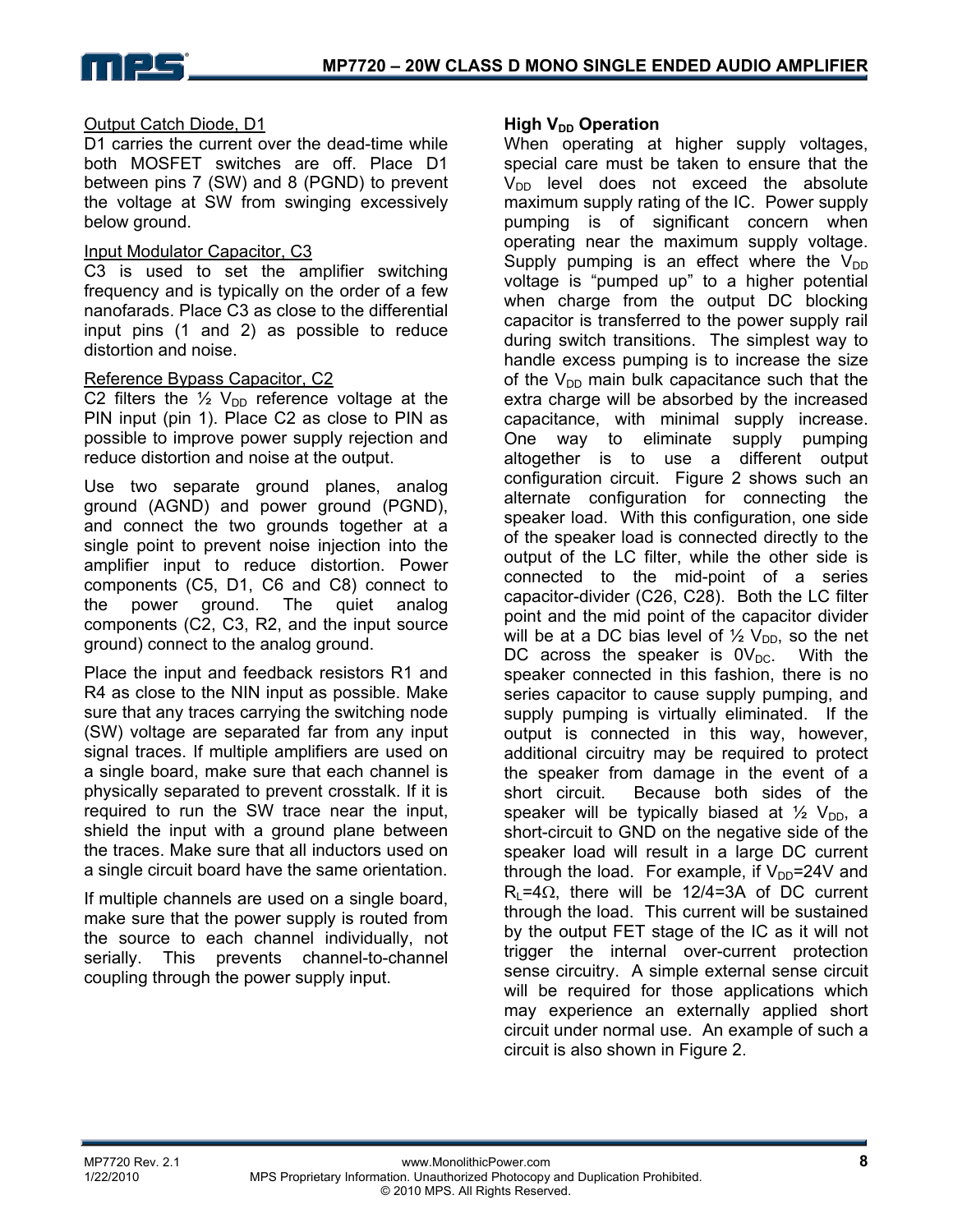

#### **Electro-Magnetic Interference (EMI) Considerations**

Due to the switching nature of the Class D amplifier, care must be taken to minimize the effects of electromagnetic interference from the amplifier. However, with proper component selection and careful attention to circuit layout, the effects of the EMI due to the amplifier switching can be minimized.

The power inductors are a potential source of radiated emissions. For the best EMI performance, use toroidal inductors, since the magnetic field is well contained inside the core. However toroidal inductors can be expensive to wind. For a more economical solution, use shielded gapped ferrite or shielded ferrite

bobbin core inductors. These inductors typically do not contain the field as well toroidal inductors, but usually can achieve a better balance of good EMI performance with low cost.

The size of high-current loops that carry rapidly changing currents needs to be minimized. To do this, make sure that the  $V_{DD}$  bypass capacitor (C5) is as close to the MP7720 as possible.

Nodes that carry rapidly changing voltage, such as SW, need to be made as small as possible. If sensitive traces run near a trace connected to SW, place a ground shield between the traces.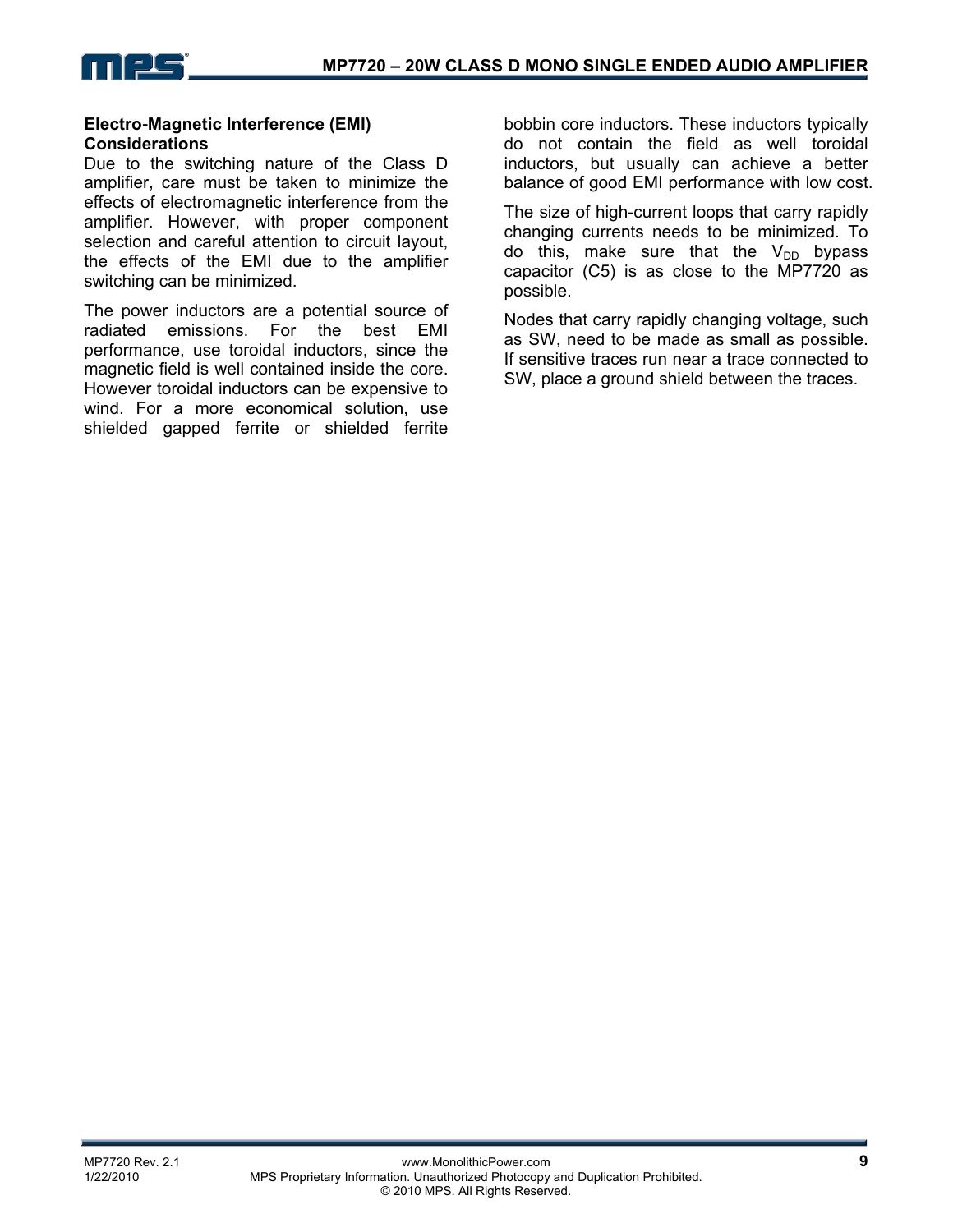# **TYPICAL APPLICATION CIRCUITS**



**Figure 1—20W Mono Typical Application Circuit** 



Figure 2-Alternate Configuration for high V<sub>DD</sub> Applications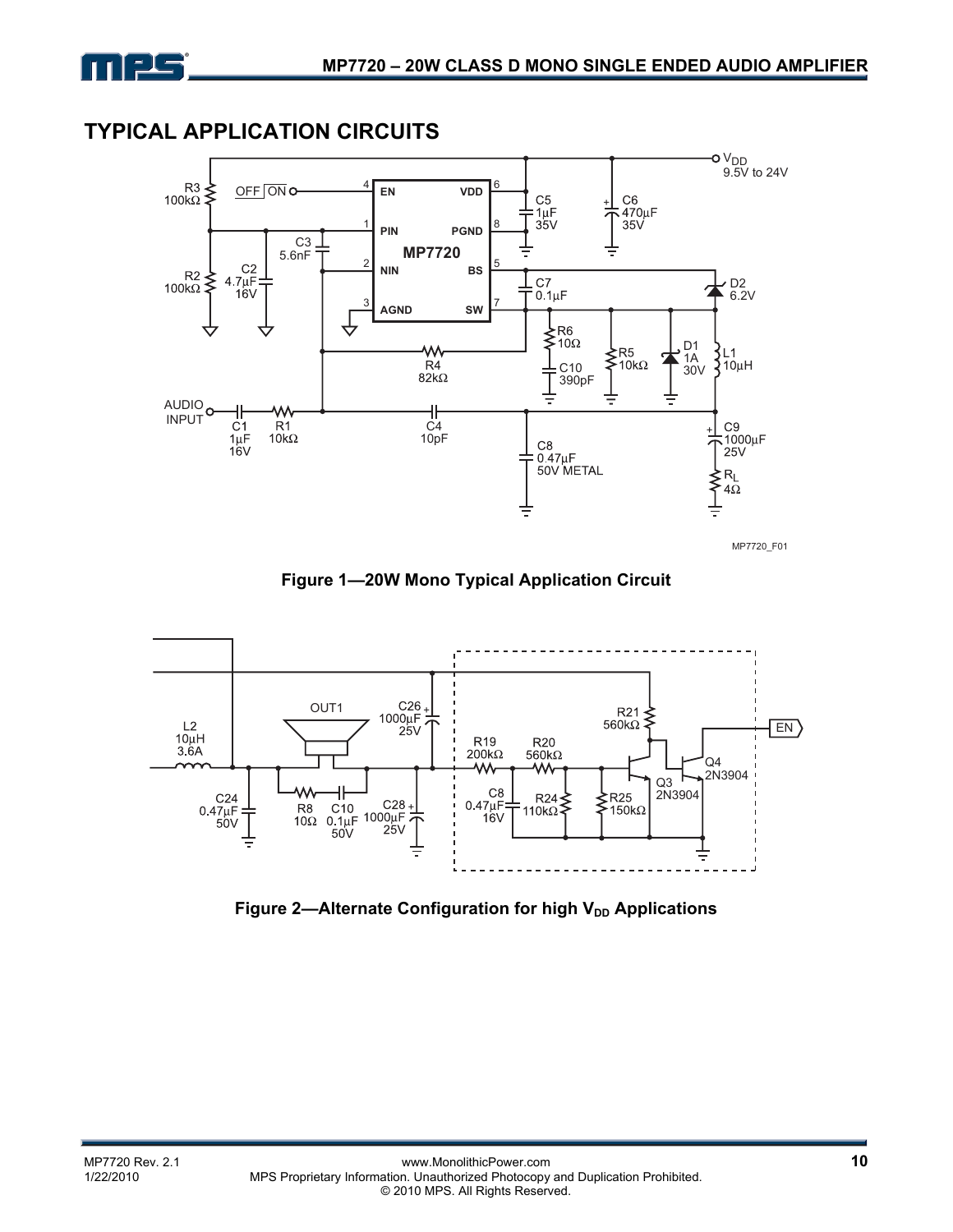

# **PACKAGE INFORMATION**